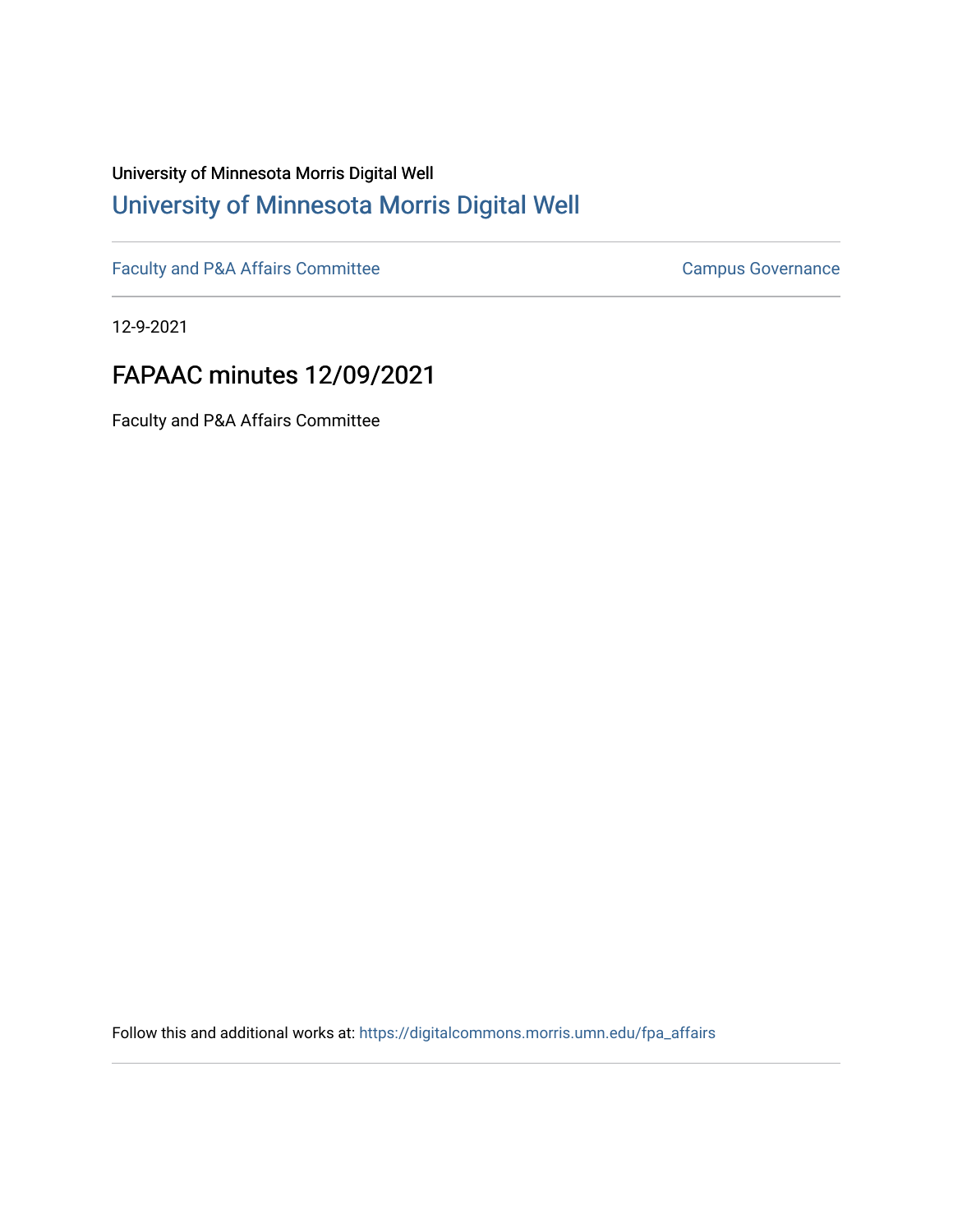## **Faculty and P&A Affairs committee [\(FACPAAC\)](https://committees.morris.umn.edu/faculty-and-pa-affairs-committee)**

**Dec 9, 2021 Meeting 11:40 AM-12:40 PM**

#### **Minutes**

### **Present**

Ray Bowman, Bradley Deane, Daniel Demetriou, Carrie Jepma, Elena Machkasova (took minutes), Nick Skulan

# **Approving Previous Meeting Minutes**

● 11/9/21 minutes approved

## **For information: notes from 11/23/21 working meeting**

● There was no quorum, so Carrie, Emily and Elena discussed the issues of non-tenure-track full time faculty. Elena provided a summary of the meeting. Notes from the 11/23/21 meeting will also be uploaded to Digital Well.

### **Selecting FPDD 2022 subcommittee**

• The committee received 5 responses; all 5 respondents will be appointed as the FPDD planning committee. Elena will join them as FACPAAC liaison, Carrie will join in the spring, but not in the summer. Carrie is interested in learning the process so that she can participate in the future.

### **Follow up on the discussion about the Engagement Survey**

- We discussed the outcomes of the survey and the deficiencies of the campus followup, as well as the steps that FACPAAC can take. The following points were brought up:
	- The survey results point out faculty dissatisfaction higher than on other campuses (with differences among divisions)
	- The results are shared on a per-unit basis, so it's difficult to track the issues across divisions. Some divisions are so small that the results aren't shared (presumably to protect privacy). Staff don't have access to results of the survey for their unit. This lack of transparency separates different categories of faculty/staff since they get different views of the results.
	- The message from the administration is that the survey is important, yet a lack of transparency and followup is inconsistent with this view.
	- Some real issues pointed in the survey are related to compensation, and some to lack of the ability to affect change. Faculty and staff are concerned about a growing disconnect between the campus governance and the decision-making process. Solutions need to be cultural - it's not just a matter of compensation, although that's important as well.